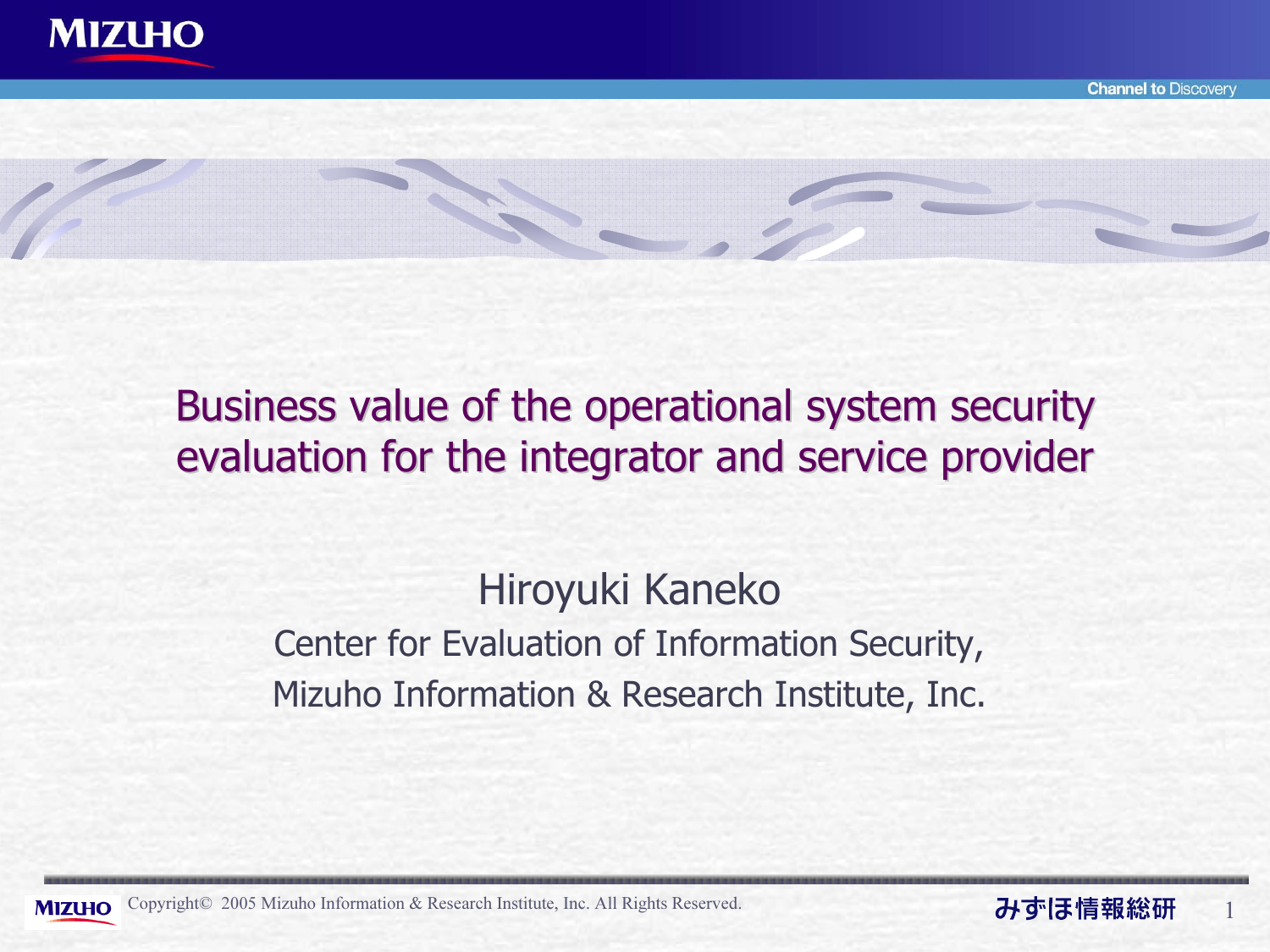## **Background**

# Strengthening of corporate governance and improvement of internal management

- Personal information protection law (From a perspective of customer information protection)
- Unfair Competition Prevention Law (From a perspective of intellectual property and confidential information protection)
- Sarbanes-Oxley (SOX) Act in the U.S.<br>(Repercussions to the revision of the Securities Exchange Law in Japan and such)
- **◈ Effects on Enterprise Management** 
	- **Compliance**
	- Corporate Social Responsibility
	- Value of information assets (assurance of confidentiality, integrity, and interoperability)
	- Greater responsibility of management leadership
	- More detailed and expansive corporate information disclosure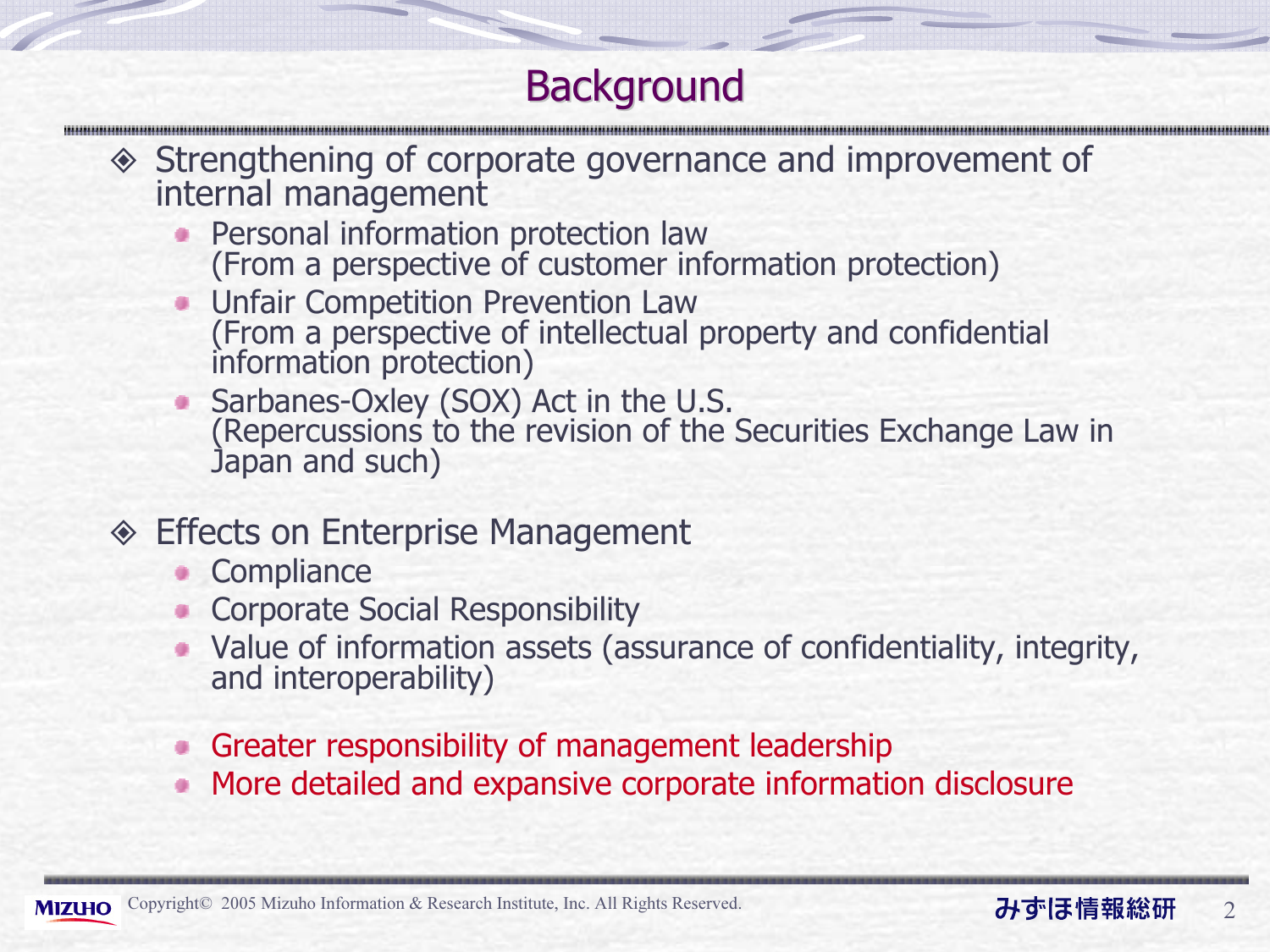#### Requirements for Information System

- **◈ Customer information** 
	- Personal information data, possession of private data
- **◈ Corporate information** 
	- Data on management, business, and human resources
	- Data on intellectual property and proprietary technology
- **◈ Financial information** 
	- Accounting data

Pursuit of accuracy, completeness, efficiency, and convenience Basic security is essential Issues lies in maintaining a balance.

Providing stable and secure system services

#### Accountability by top management

Risks vs. CostsEstablish an internal management system. Major IT flaws often affect management directly.

Problem with information systems strike at the core of the company.

Managers must recognize the importance of information systems.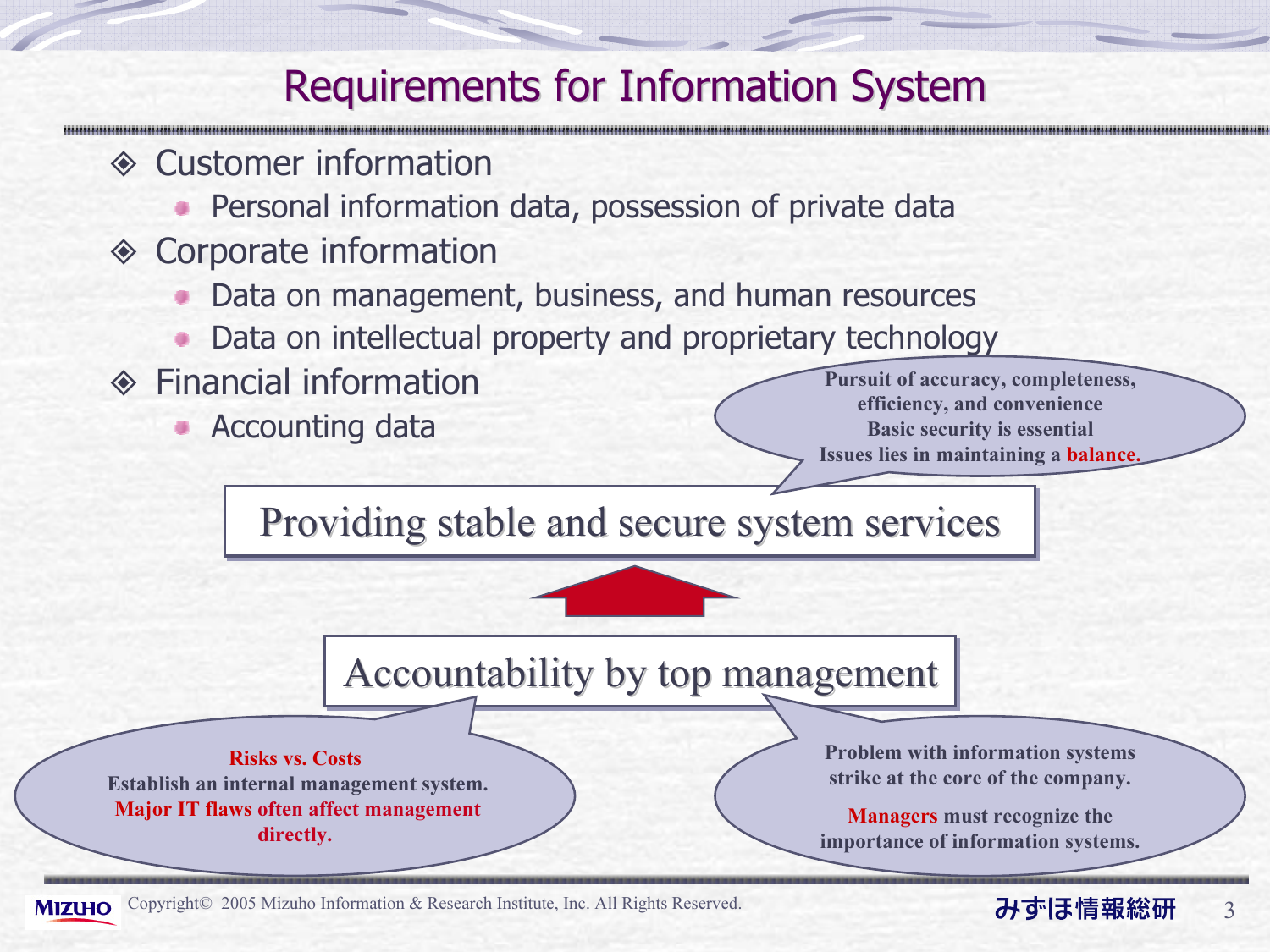#### Typical configurations of open system Typical configurations of open system

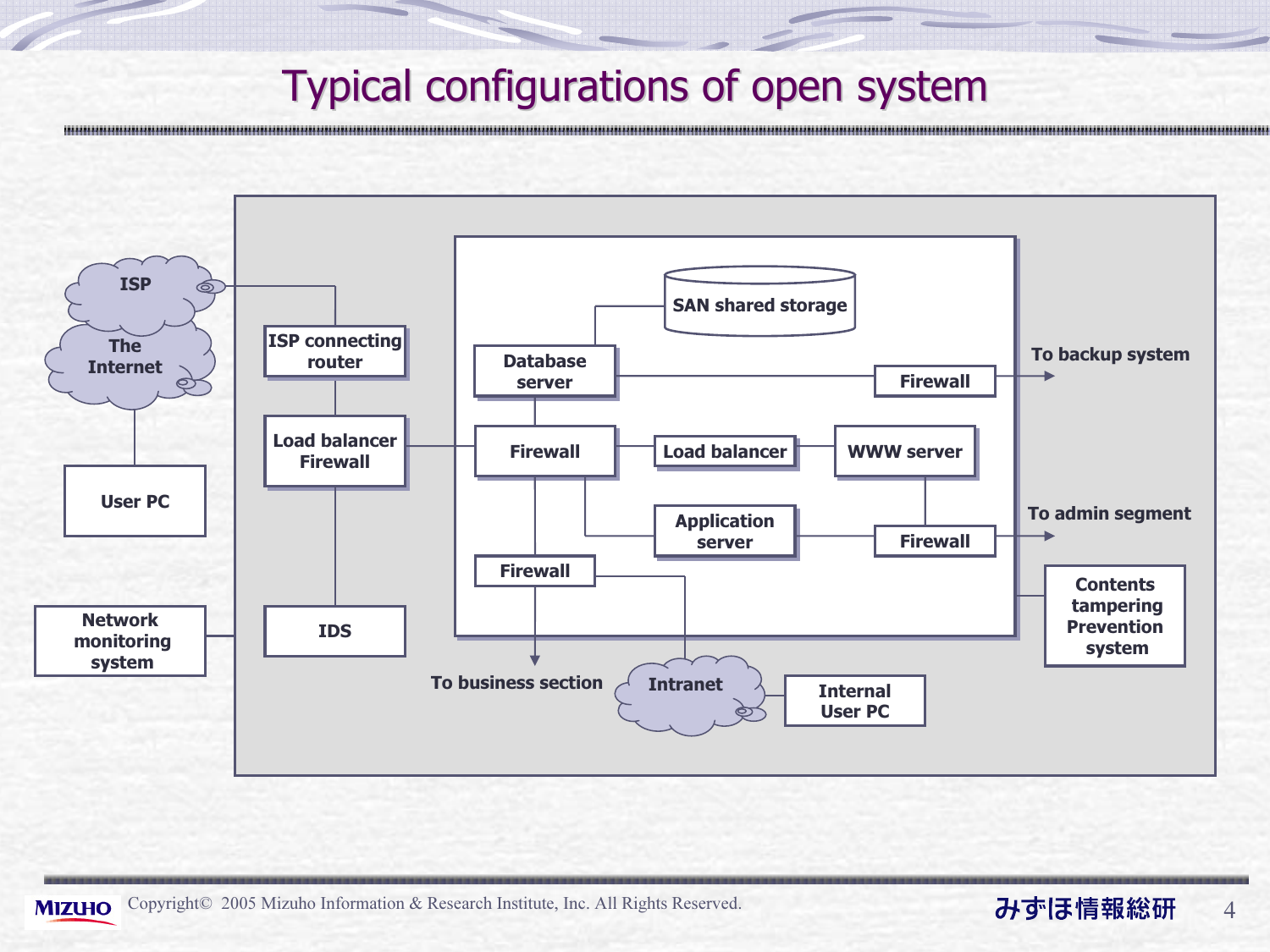#### System life-cycle, development and operation tasks



#### 5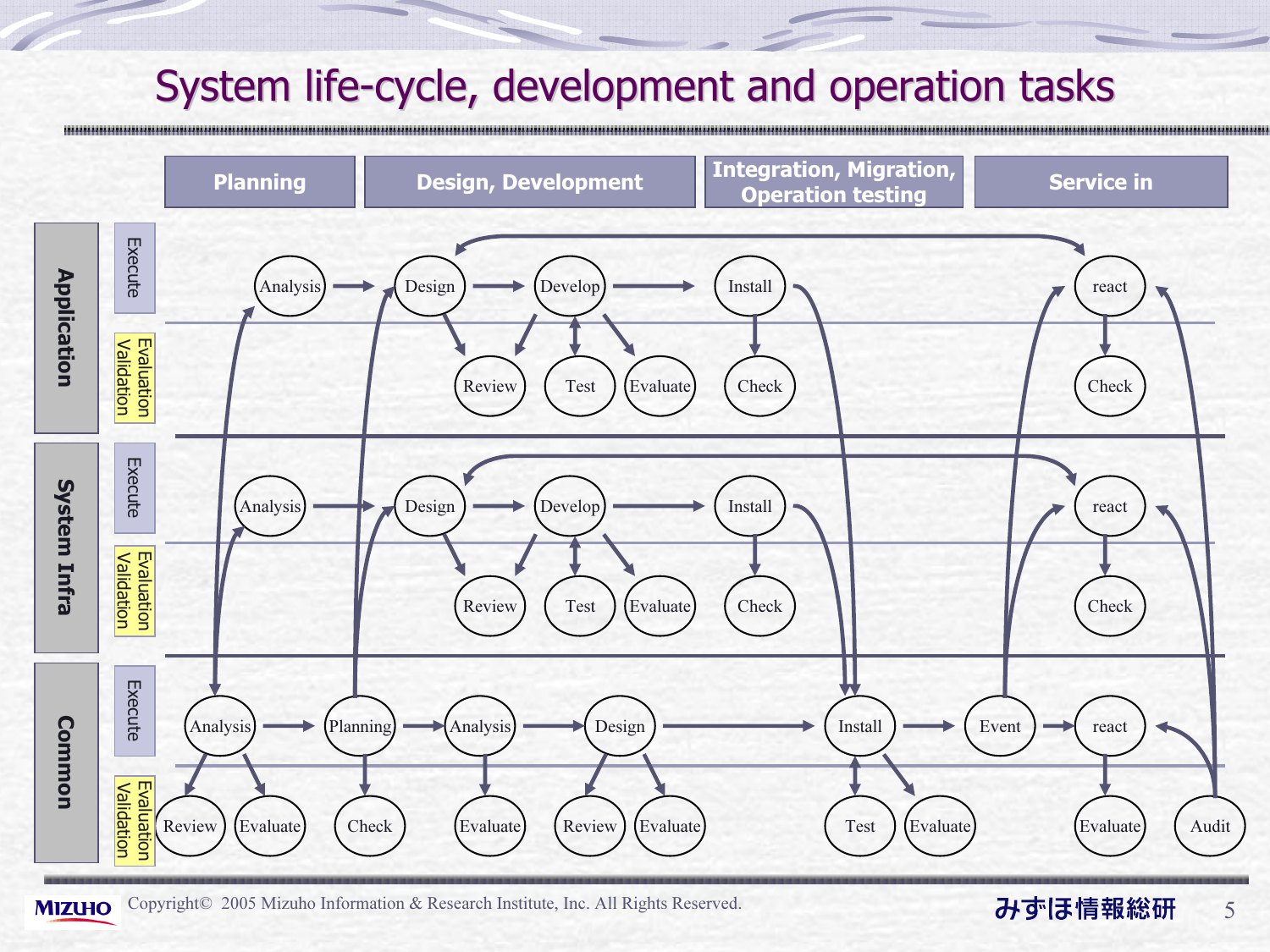## System risks

| <b>System risks</b>                  | Safety                              | Business suspension by system down                                                                        |
|--------------------------------------|-------------------------------------|-----------------------------------------------------------------------------------------------------------|
|                                      |                                     | Business obstruction by attacks such as hackers                                                           |
|                                      |                                     | Leakage of customer information by internal crimes                                                        |
|                                      | <b>Reliability</b>                  | Business problems by incomplete processing due to<br>system bugs or troubles<br>Mistakes of risk judgment |
|                                      | Effectiveness,<br><b>Efficiency</b> | System cannot comply with company's basic<br>principles and strategy                                      |
|                                      |                                     | Unproductive, inefficient system increases costs                                                          |
|                                      | Compliance                          | <b>Violations of laws</b>                                                                                 |
| <b>Risks by</b><br>opening<br>system | Common                              | System trouble                                                                                            |
|                                      |                                     | Action by internal crime                                                                                  |
|                                      | <b>Increasing</b>                   | Theft, seizure, tampering                                                                                 |
|                                      |                                     | Spoofing                                                                                                  |
|                                      | Characteristic                      | Illegal intrusion                                                                                         |
|                                      |                                     | <b>Business obstruction</b>                                                                               |

Refer to the public material by the Bank of Japan.

,,,,,,,,,,,,,,,,,,,,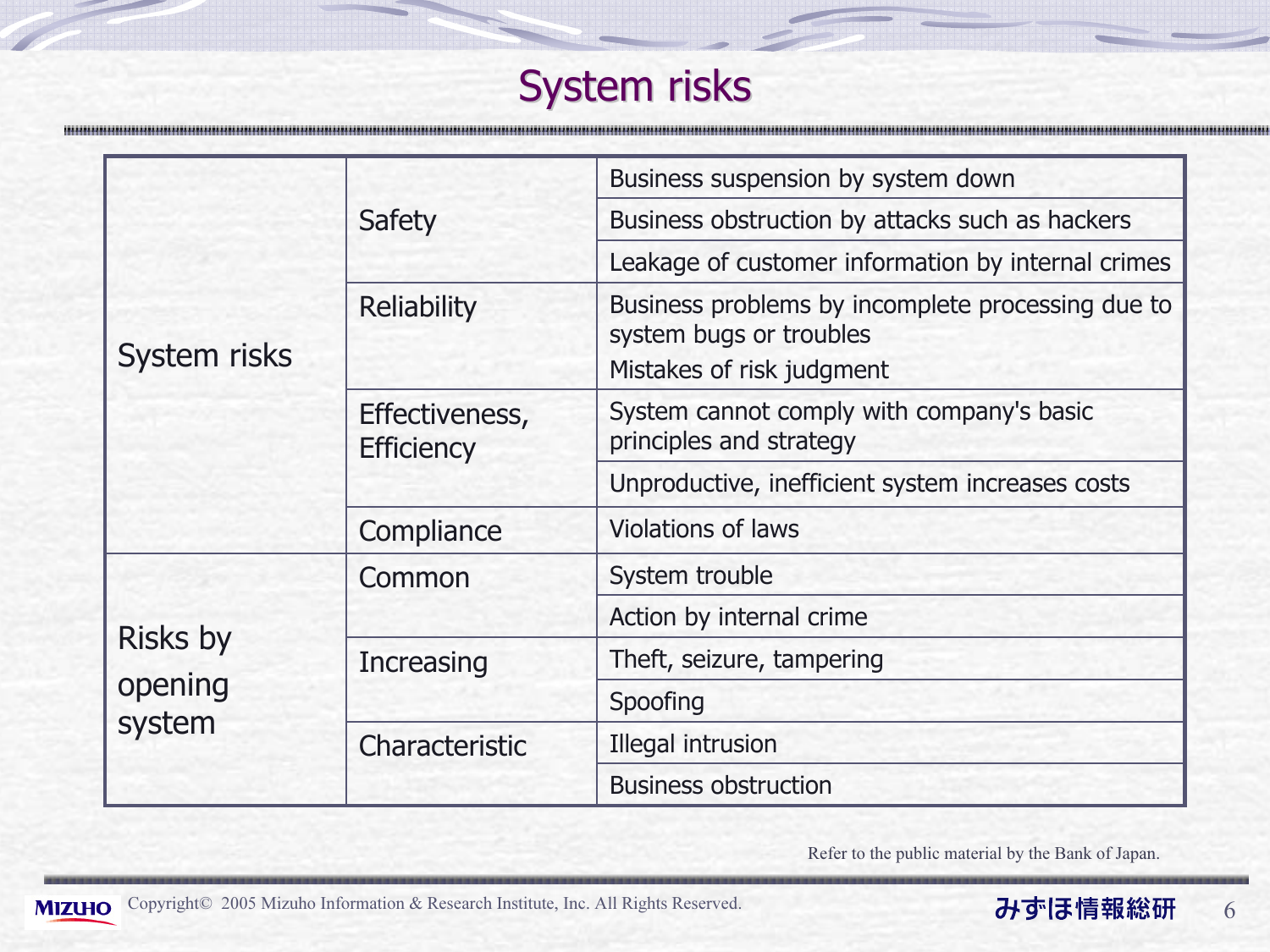#### Features of an open system

- **◈ Pursuit in:** 
	- Performance
	- **Total cost reduction**
	- **Scalability**
- **◈ Result in:** 
	- Complex system configurations ۰
	- **Black Box created by existing services and outsourcing**
	- **Higher system risks**
	- Risks always changes
	- System controls and procedures must be made more efficient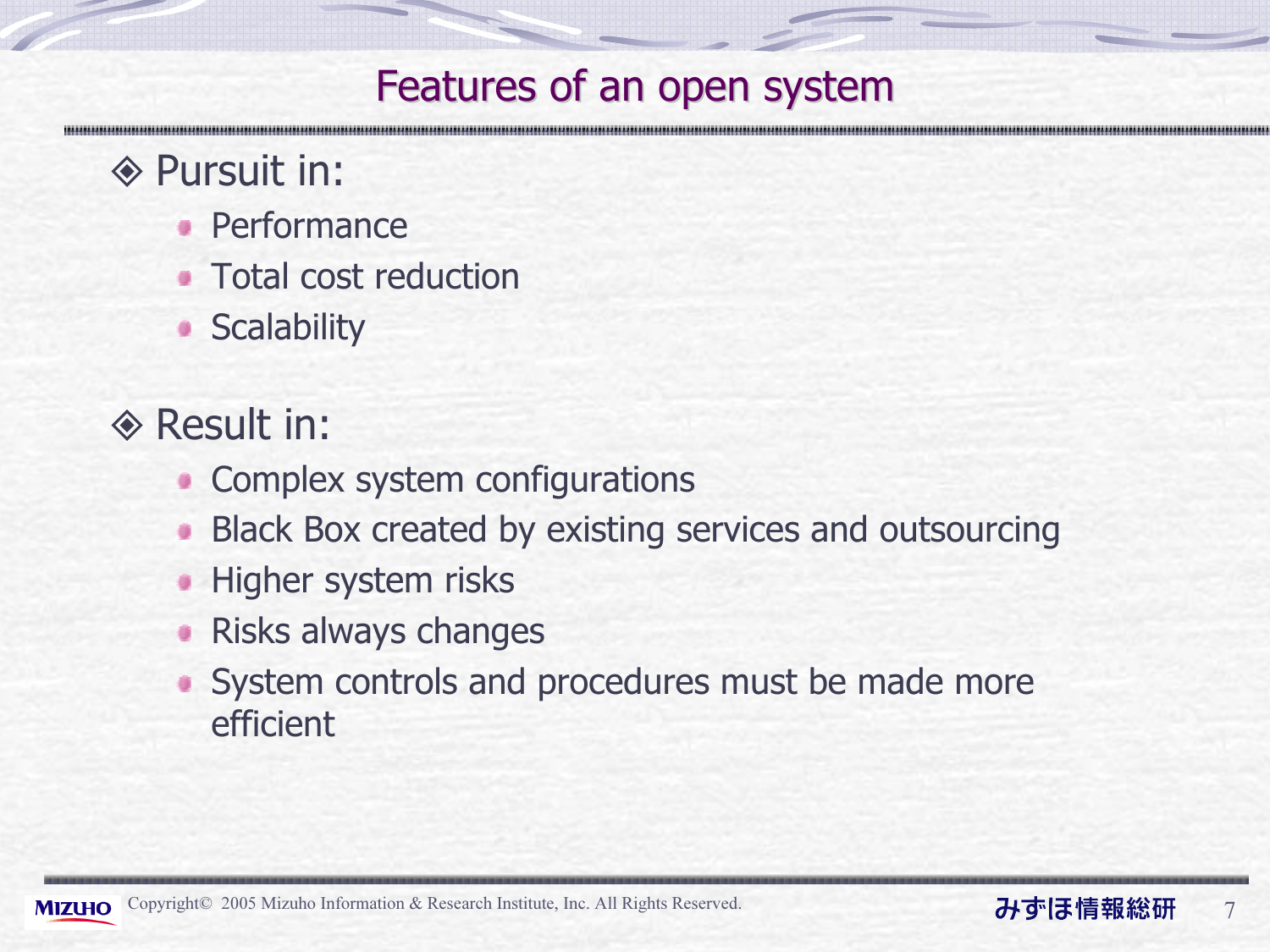### Can CC be applied?

- ◆ CC can be applied to system security evaluation
	- **Security scope via risk analysis**
	- **Verify security scope by security target**
	- Balanced measures between controls and functions
	- System security assurance as a whole
	- **Continuous evaluation of system security based on risk** management
	- **Essential strengthening of security review**
	- The ability to adapt to security adds value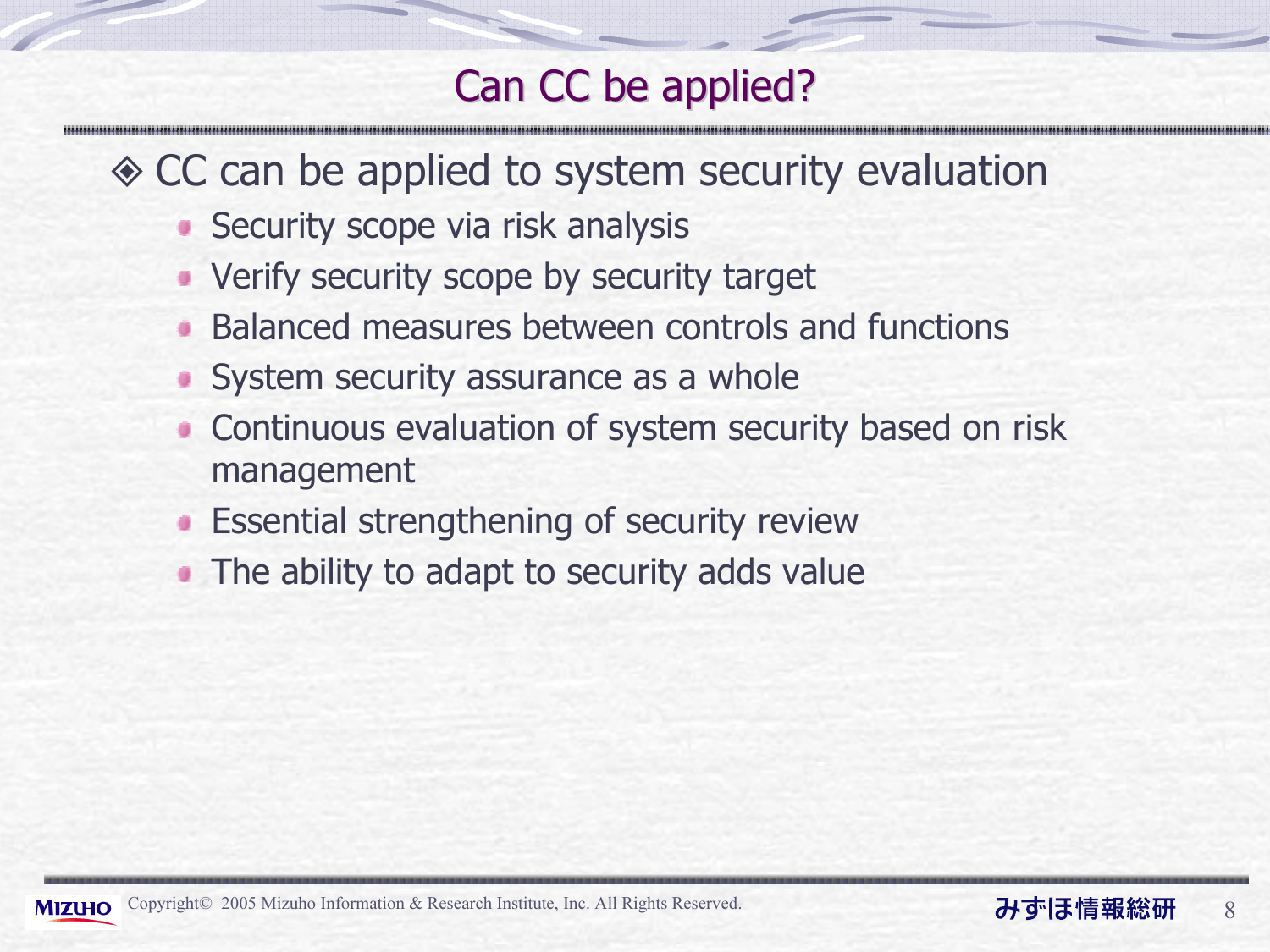#### Problems of system security

- Lessons learnt from system security problems
	- Security features disabled by application bugs or design errors
	- Security flaws exposed when pushing the system to the limits of its capabilities
	- Data that is meant to be invisible can in fact be accessed
	- No traces remain of blatant violations of system use (such as internal crime)
- $\Diamond$  Key causes?
	- Insufficient risk analysis
	- Inconsistency of security analysis between each phase plan -> design -> develop -> installation -> operation
	- Vague verification of security countermeasures
	- The design or implementation review does not detect system bugs (IT or operation environment)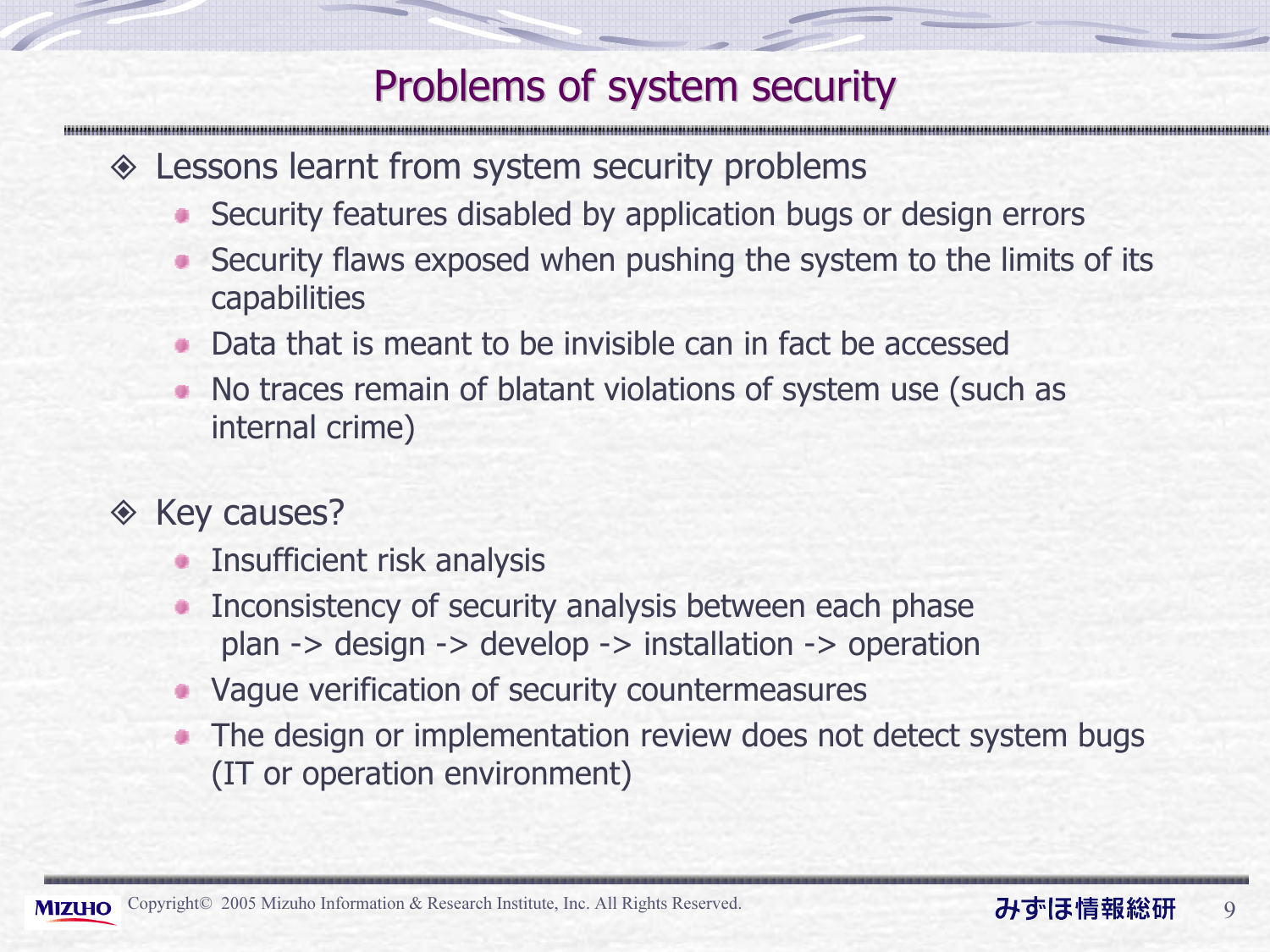#### Problems with analyzing system risk

- Risks always changes
- Due to vulnerabilities of systems or products, changes of operating environments, law revisions, etc.
- RFP concerning security is sometimes vague
- Scope of system security is indefinite and indistinct



- The integrator or system provider often assumes the risks and proposes countermeasures
- The system owner leaves the integrator or provider (guarantees it based on SLA evaluation)
- In reality, countermeasures can be implemented within the budget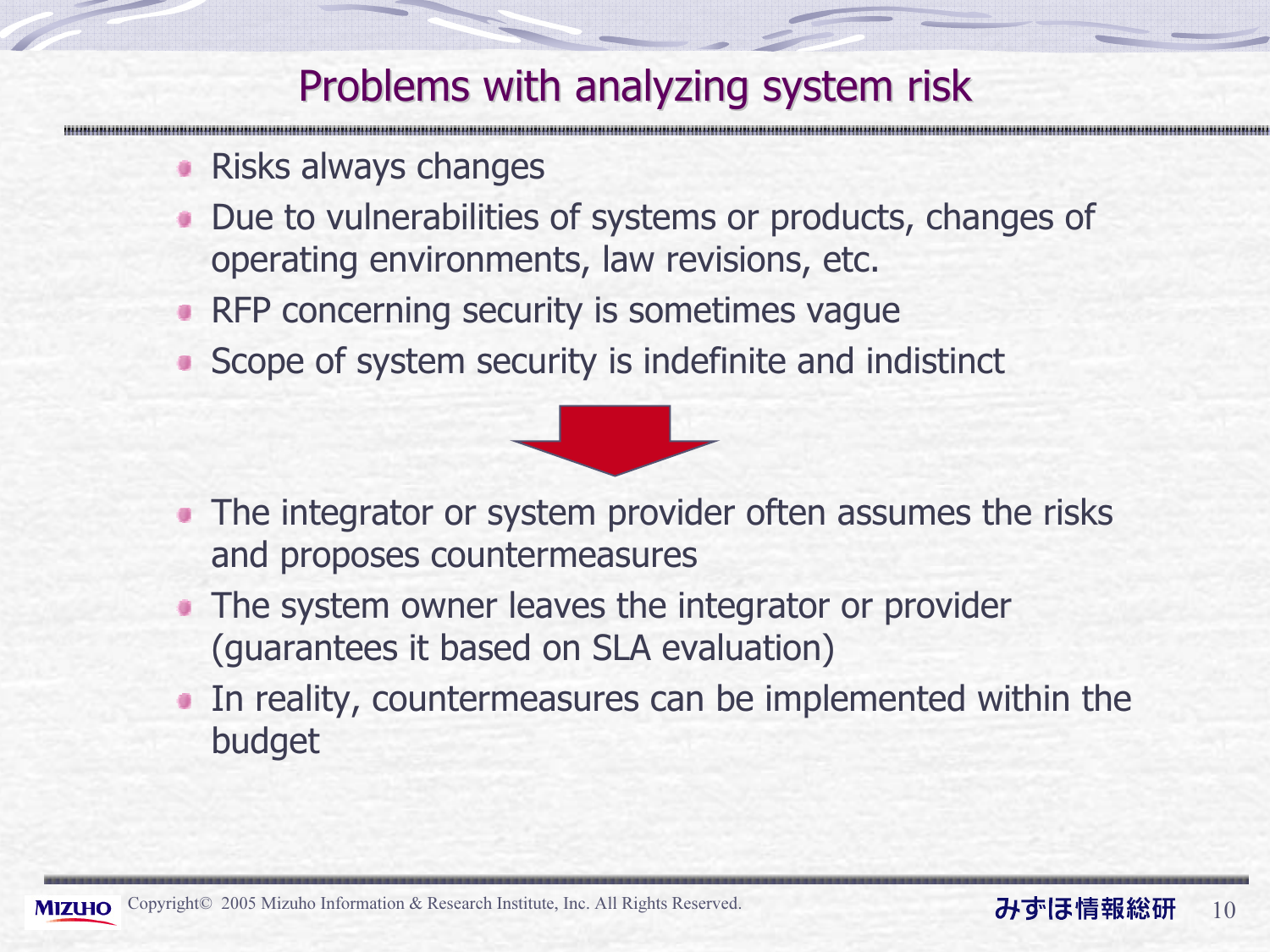#### Importance of analyzing system risk

- The system owner (entrepreneur = outsourcer) is responsible for continuous risk analysis:
	- User risks vs. Operating risks
- Securely identify actual risks:
	- $\rightarrow$  Repeat the cycle of hypothesis, verification, and review
- **Examine measures against risks:** 
	- Tailored to system operation cycle
	- $\rightarrow$  Robust in the face of changes in risk
- System security evaluation based on risk analysis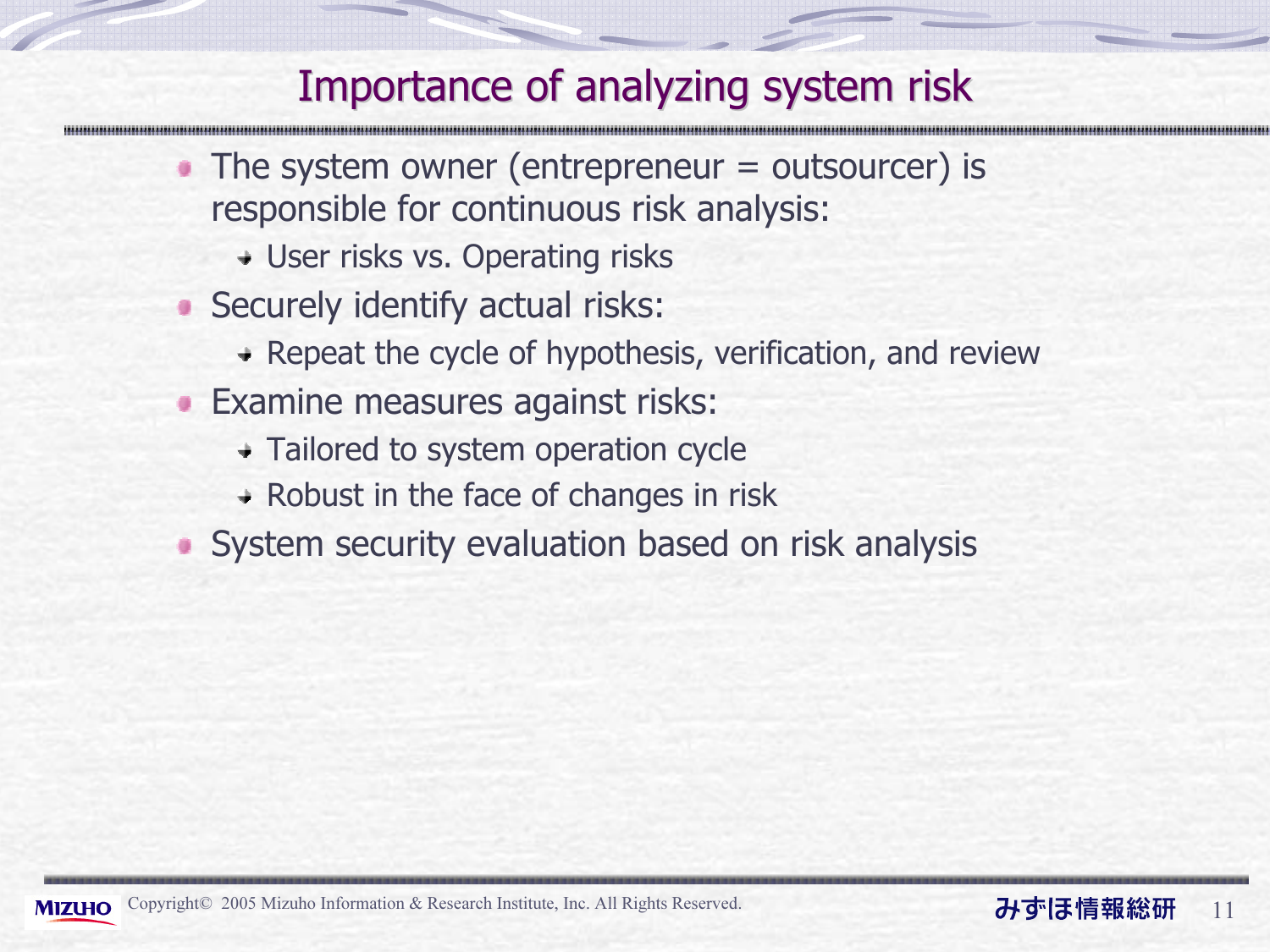### Desired approach

- Guideline on continuous security measures for systems
	- System owner (outsourcer), integrator, and system provider cooperate
- CC evaluation methodology
	- $\rightarrow$  Input the risk analysis results into the CC security evaluation
	- + Define security scope of the target system in terms of vulnerabilities, threats, and risks, and {objectives = strategy direction }
	- Define scope of security considered acceptable
	- Security target which comprises security model (physical and logical architecture), security scope, and security function set for the target system
	- Evaluate security assurance of the target system using CC evaluation methodology
- Continuous evaluation of system security
	- Clarify the risk via PDCA cycle with continuous gap analysis
	- Don't fix existing implementation easily, don't undervalue the risks
	- $\rightarrow$  It is important to freeze the evaluated security scope of that time
	- $\rightarrow$  Reevaluate affected target range based on the revised security target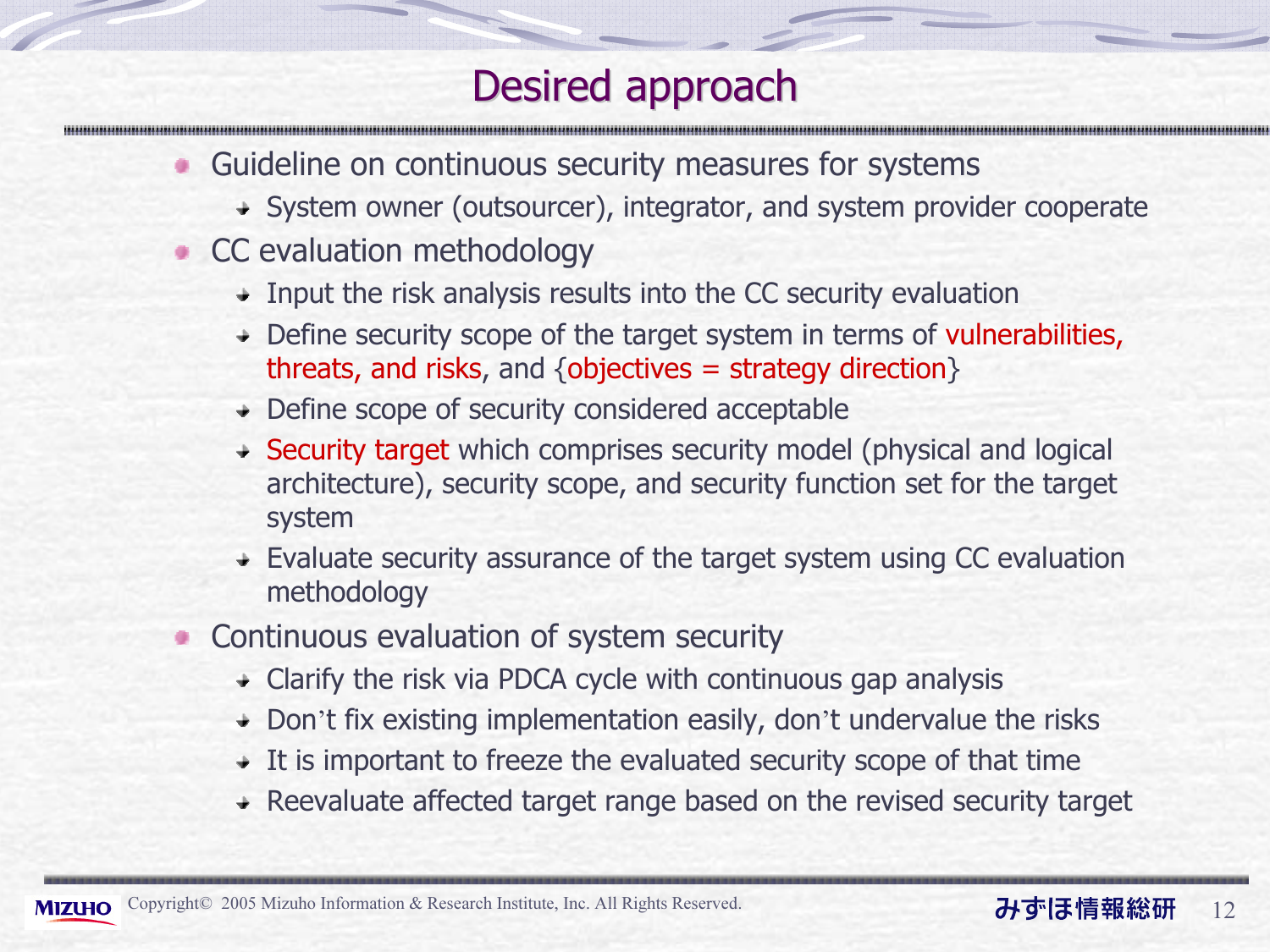#### Effects of CC application on security issues or accidents

#### Cyber attack against Website

- A DoS attack involves infecting many computers with a virus targeting websites such as government agencies on two or more specific days, causing the website server to crash.
- **Data leakage by operations** 
	- A criminal contacted as a subcontractor engineer for an Internet provider and learned how to access the network and database, and stole data on about 4.5 million individuals.
- Operating data leakage affair
	- A Trojan horse computer virus at a data processing company infiltrated the server and continued sending card data for 1 in every 200 cards out to external servers for a period of almost ten months.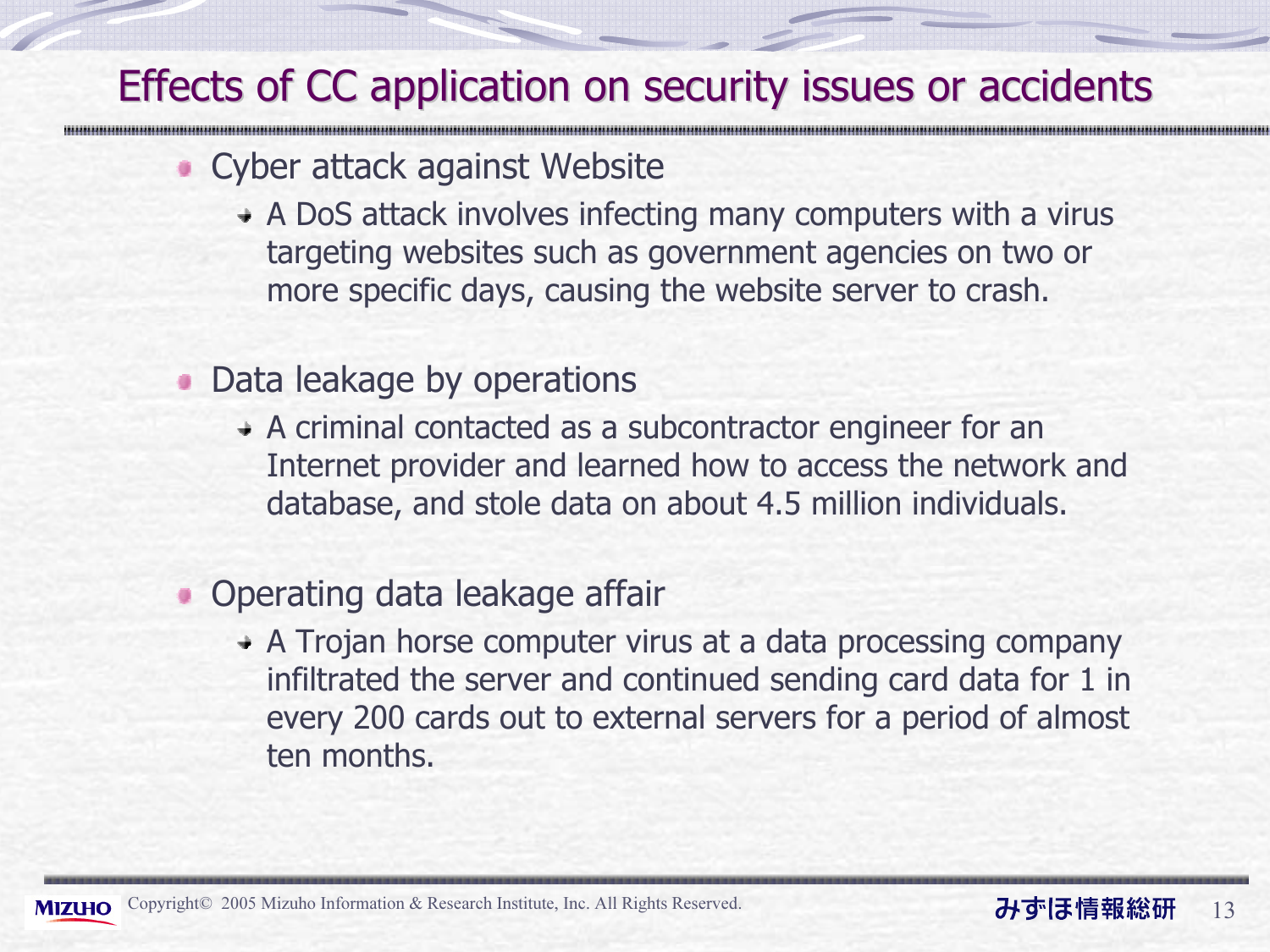#### DoS attack on Website

#### **Issues**

- Outside access
- **ST** write and evaluate
	- -> Identify DoS threat and define appropriate objectives
- Security function requirements
	- $\rightarrow$  Security audit analysis
	- Limitation of multiple simultaneous sessions
	- Fail secure
- Security functions
	- + DoS protection mechanism based on signature Define packet feature when attacking as data pattern Filtering attacking packets
	- + DoS protection mechanism based on threshold Filtering access packets that exceed unit time threshold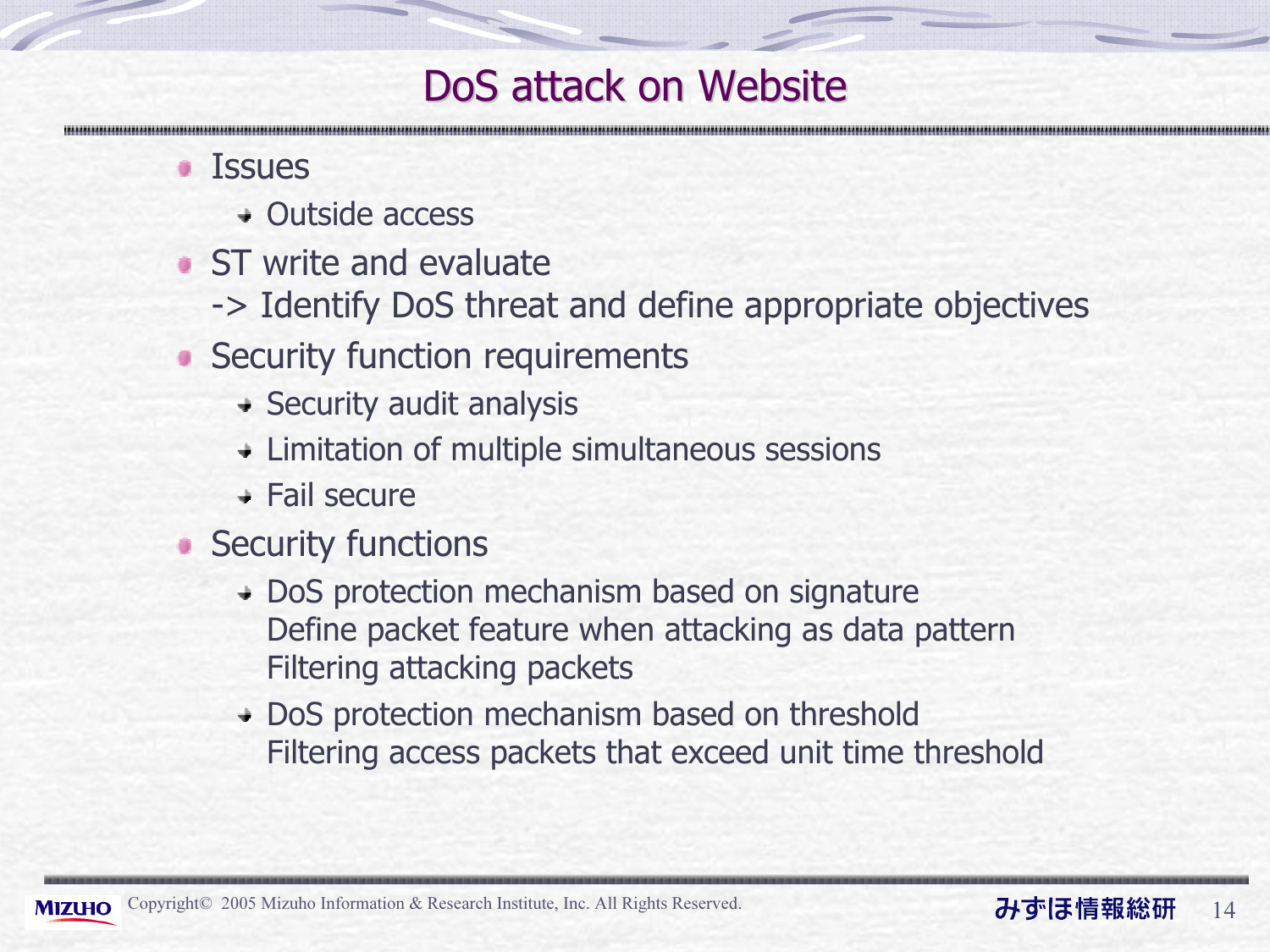### Data leakage by operations

- **Issues** 
	- Access by maintenance personage
- **ST** write and evaluate
	- -> Identify threat by person-in-charge of maintenance and define appropriate objectives
- **Security function requirements** 
	- Access control
	- + Encryption
	- Improvement of security environment
- **Security functions** 
	- Encryption of customer information Improve confidentiality when data taken out
	- Limit area accessible by maintenance person Thorough separation of authority
	- $\rightarrow$  High-security zone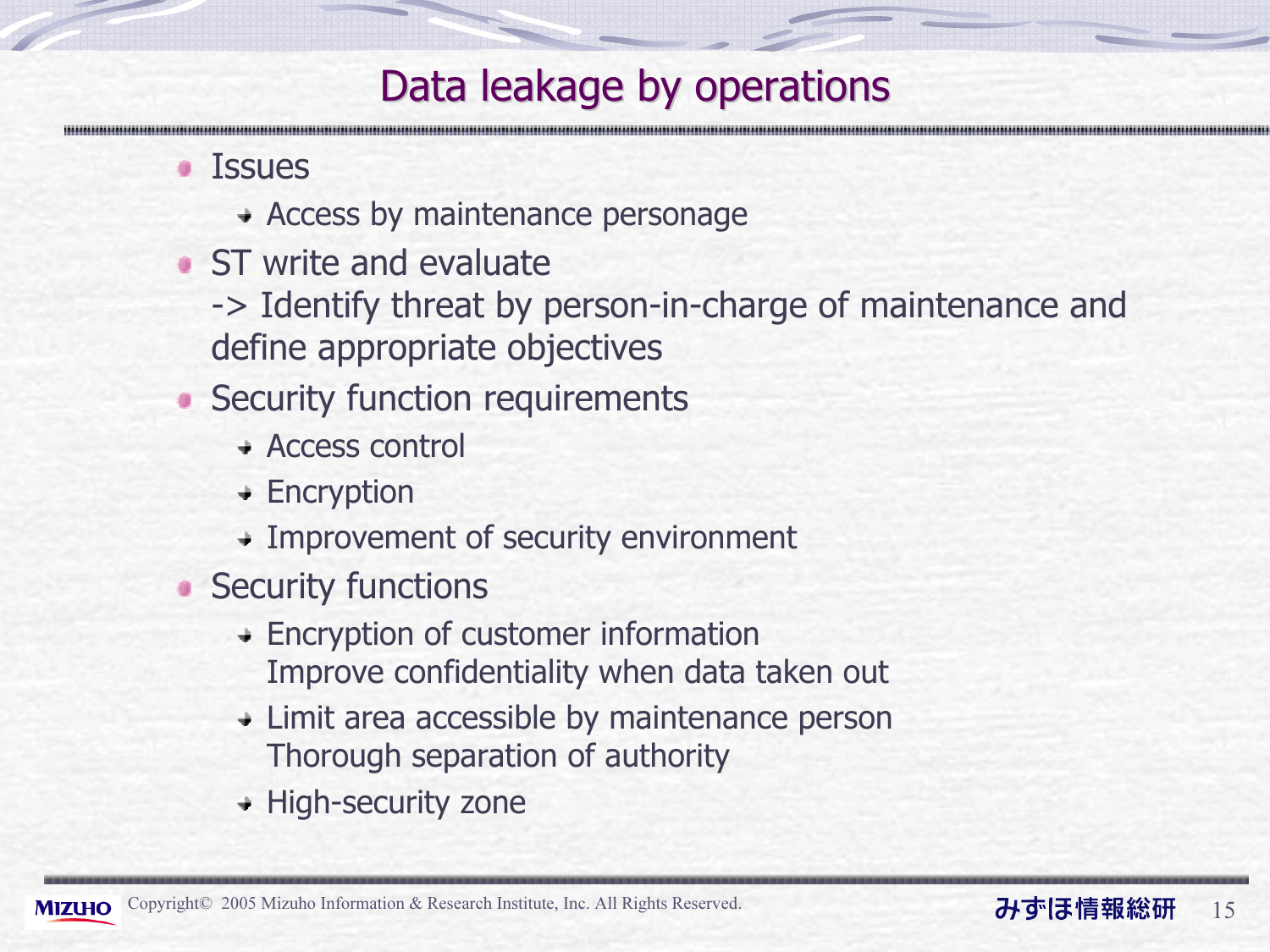### Operating data leakage affair

- **Issues** 
	- Violation of data maintenance rule
	- Careless security management
- **ST** write and evaluate
	- -> Identify threat concerning maintenance and define appropriate objectives
- Security function requirements
	- + Encryption
	- Security observation (data and network)
	- Network connection limitation
- **Security functions** 
	- Encryption of data at processing stage
	- $\rightarrow$  Mechanism for monitoring data (program) integrity
	- Network observation
	- $+$  High-security zone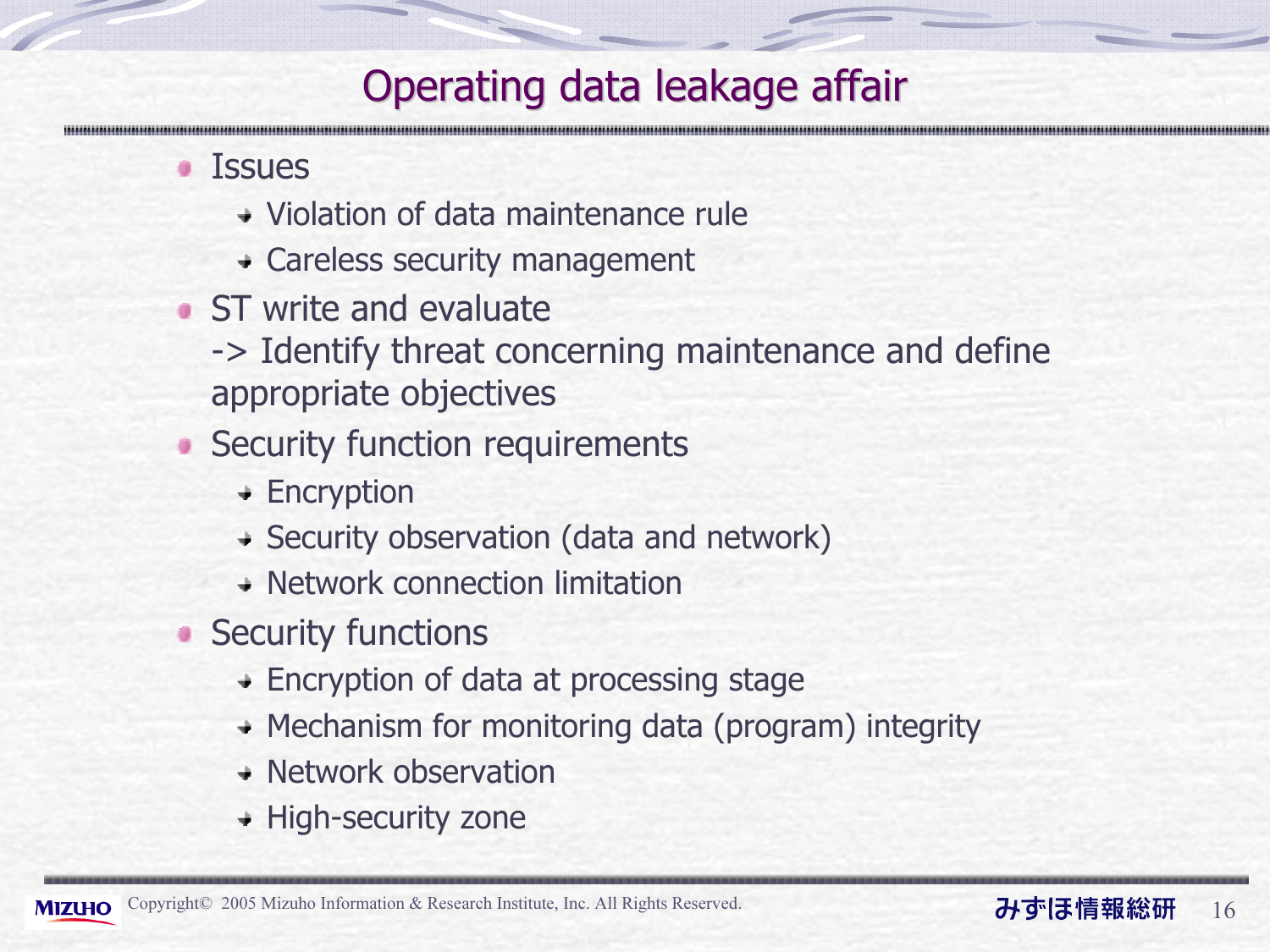#### Value of reviews by a third party

- System evaluation by a third party
	- Self review may overlook incompleteness of risk analysis and security target
- **Advantages:** 
	- $\rightarrow$  Standardization of evaluation output
	- Independent and fair verification result by security specialist
- How to use the advantages:
	- Total advantage is obtained by understanding the risk beforehand, and reflecting it in the business plan
	- Difficult to identify advantages in a fix-it-after-the-event corporate culture
	- The necessity of each individual measure is assessed logically through prior analysis and checked against the evaluation frame
	- Long-term cost advantage by improving internal management
- Benefits of using third-party evaluation in business strategy .
	- Awareness of the verification logo is fairly low among consumers; it is necessary to evaluate each one on a case-by-case basis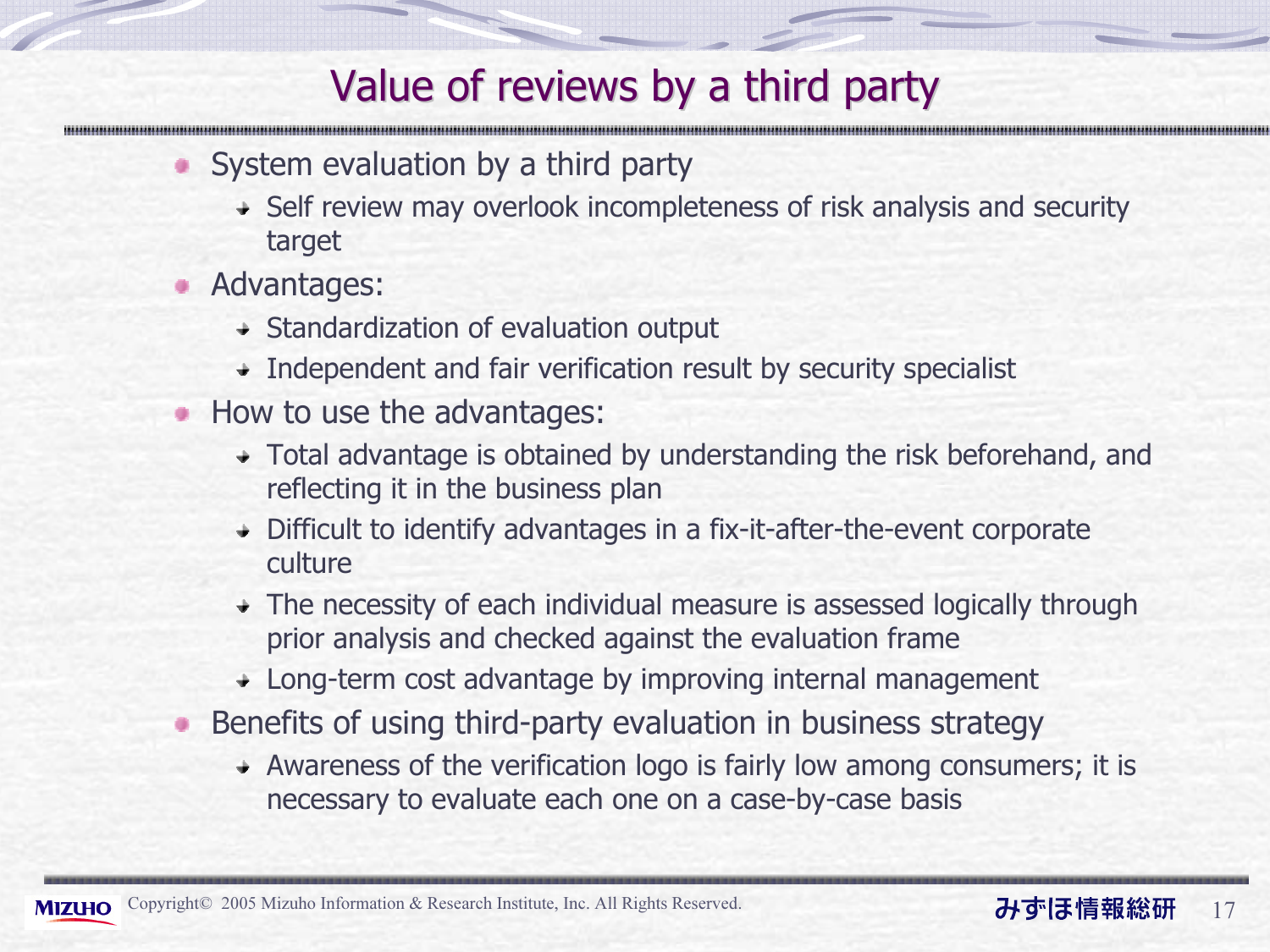#### Value for integrator, system provider

- **Essential strengthening of security review** 
	- Incomplete security is prevented beforehand
	- The evaluator desperately looks for incomplete security
- The ability to adapt to security adds value
	- System owner*'*s business strategy
	- $\div$  Cost balance
	- $\triangleleft$  Reliability
	- Construction of a secure development system
	- $\rightarrow$  Quality of security is greatly improved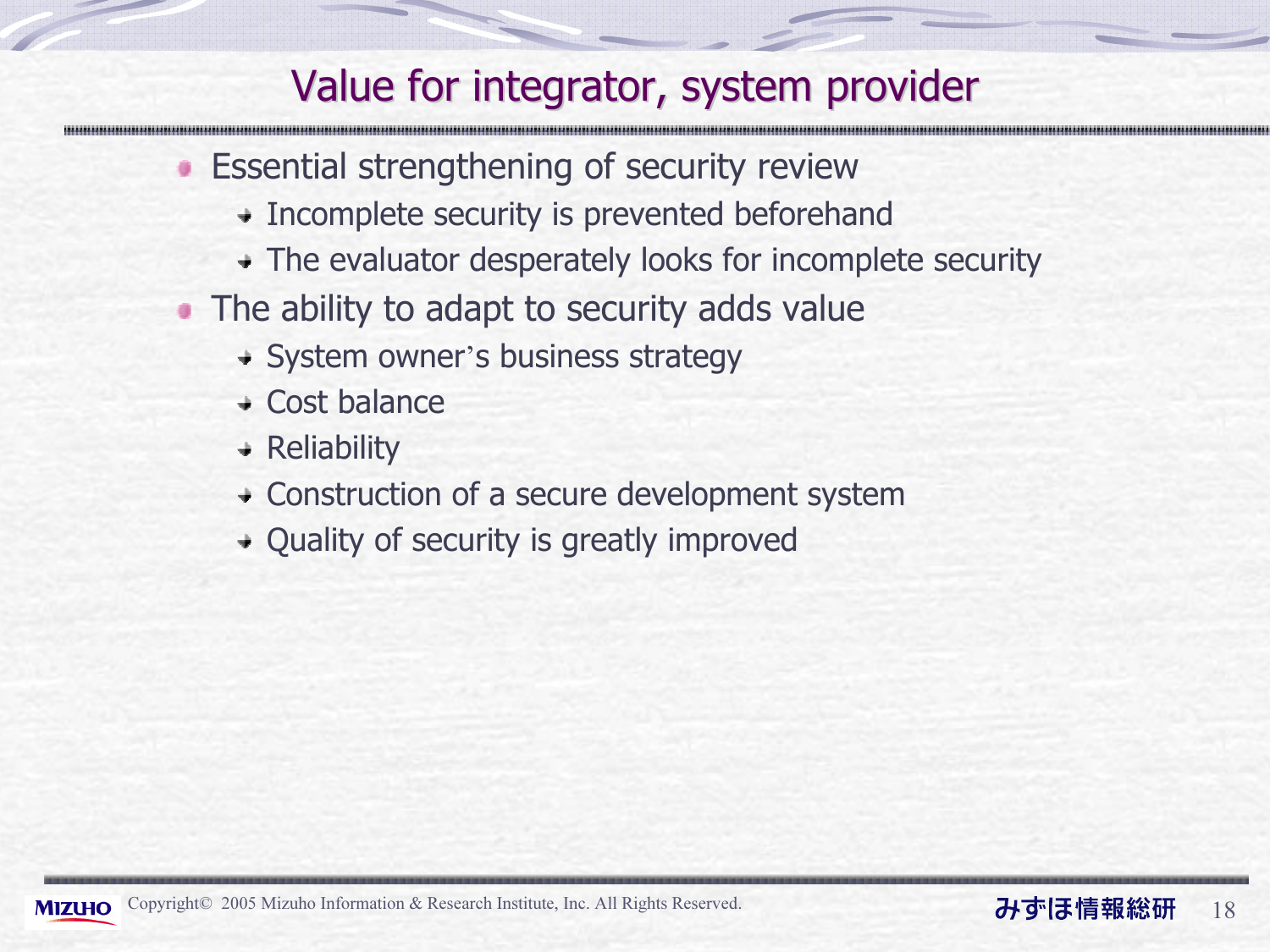## Method of applying  $CC(1)$

#### **◈ As RFP:**

,,,,,,,,

| <b>Phase</b>                                                                                        | <b>Requirements</b>                                                                             | <b>Investment for acceptance</b>                                                                                                                              |
|-----------------------------------------------------------------------------------------------------|-------------------------------------------------------------------------------------------------|---------------------------------------------------------------------------------------------------------------------------------------------------------------|
| Planned design                                                                                      | Security scope definition<br>documentation                                                      | The review report (arbitrary form) by the evaluation<br>organization is submitted                                                                             |
| Security requirement specification<br>Specification<br>(as PP) for the system or products<br>design |                                                                                                 | The evaluation report is submitted within a certain period<br>after delivery                                                                                  |
| Implementation,<br>installation                                                                     | Adoption of product that has been<br>validated or is in evaluation with<br><b>CCRA or JISEC</b> | Evidence is submitted as proof of validated product                                                                                                           |
|                                                                                                     | System security target                                                                          | The evaluation report is submitted after installation is<br>completed                                                                                         |
|                                                                                                     | JISEC IT security evaluation of the<br>target system                                            | The certification report is submitted within a certain period<br>after service starts (Based on ST: assurance level is<br>specified by system owner)          |
| Operation<br>commissioning                                                                          | Execution of security influence<br>analysis                                                     | Periodic report of security situation. Additionally, the<br>security influence analysis report is submitted each half<br>year or when the function is changed |

JISEC: Japan Information Technology Security Evaluation and Certification Scheme CCRA: Arrangement on the Recognition of Common Criteria Certificates in the field of Information Technology Security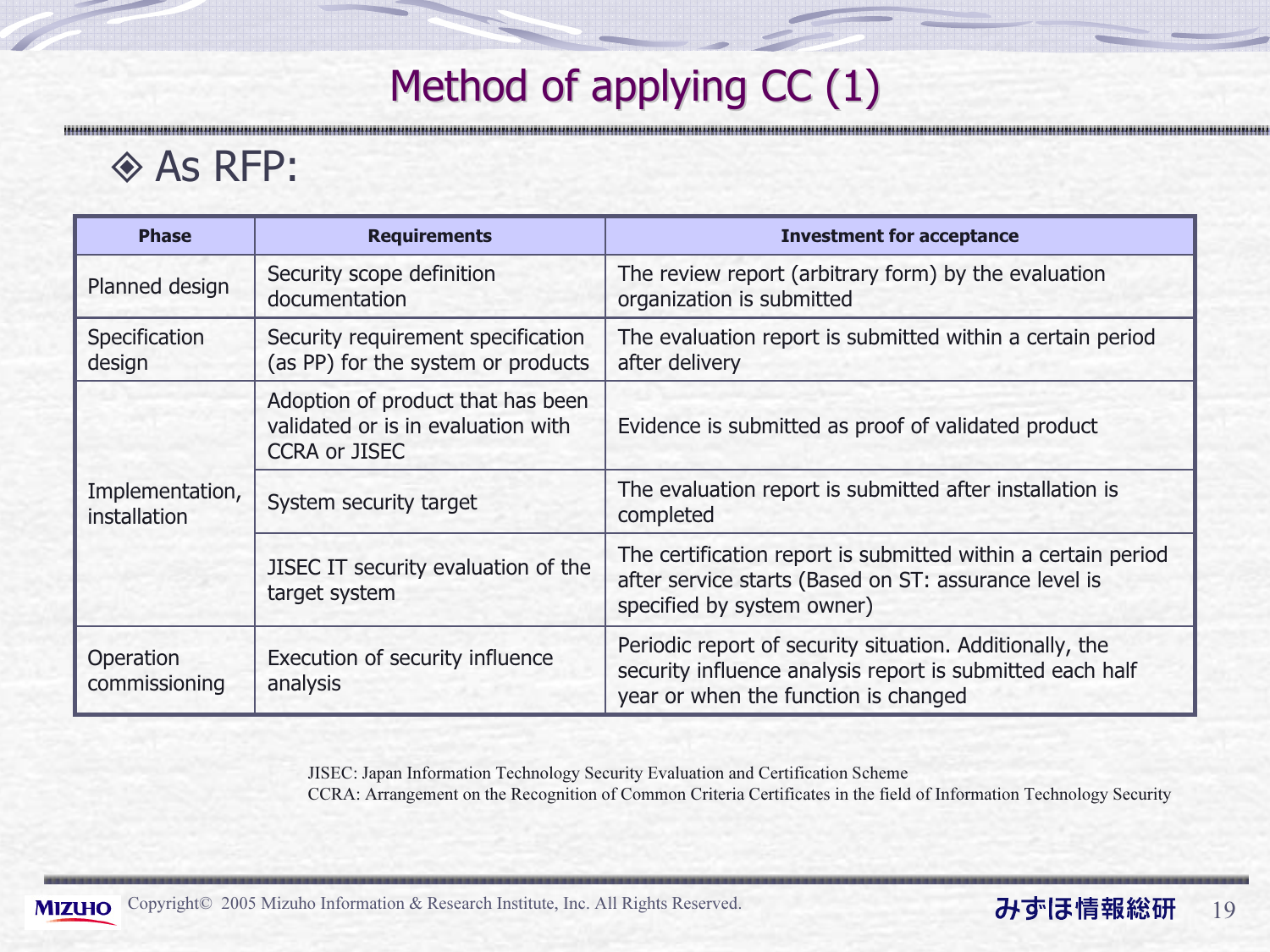### Method of applying  $CC(2)$

## As assurance by integrator or system provider:

#### Sample for system assurance configuration

#### Assurance of the entire system

Security Target

Architecture design Assurance of applications Architecture design Function interface specification System operation test evidence Vulnerability analysis, penetration test result System life-cycle controls System configuration controls System operation manuals SLA (service level agreement)

Application development specification Application development test evidence Development site security Development material controls Flaw remediation controls

#### **Assurance of Client side**

Agreement with user Users manuals

#### Assurance of system infrastructure

System infrastructure installation and setting Infrastructure maintenance controlsInfrastructure operational manuals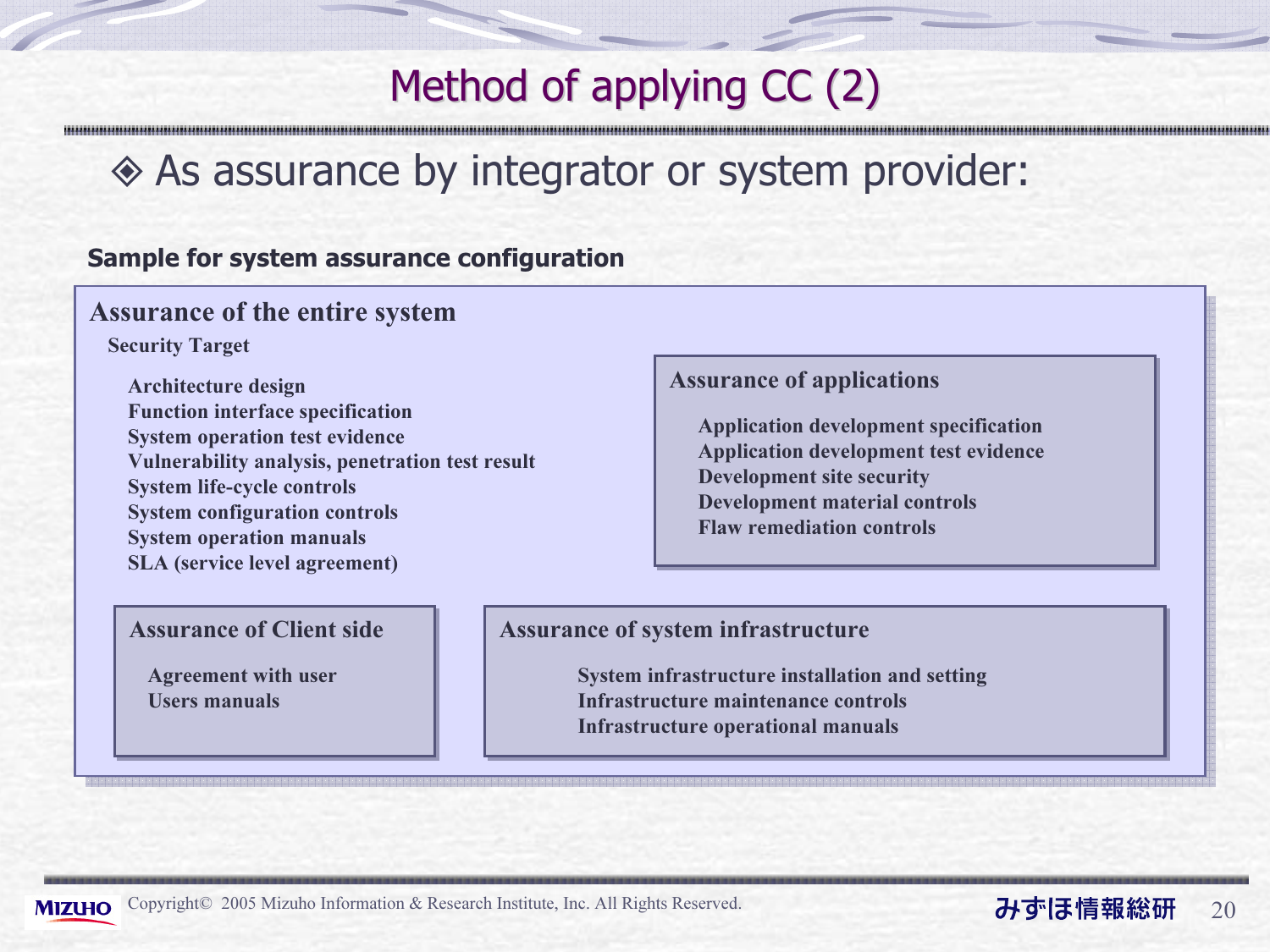#### Shortening the evaluation period and reducing the cost

- Secure development process is improved:
	- Risk analysis and PDCA cycle
	- Security concept designed clearly
	- Close liaison between development and security processes
	- **+ Effective system of reviewing**
	- Efficient operation of test environment
	- Concise document that includes necessary information
- Shared understanding of security level ۰
	- Whole of system life-cycle
	- Intention sharing and communication between stake-holders
- **Use of validated products** 
	- + Product selection is improved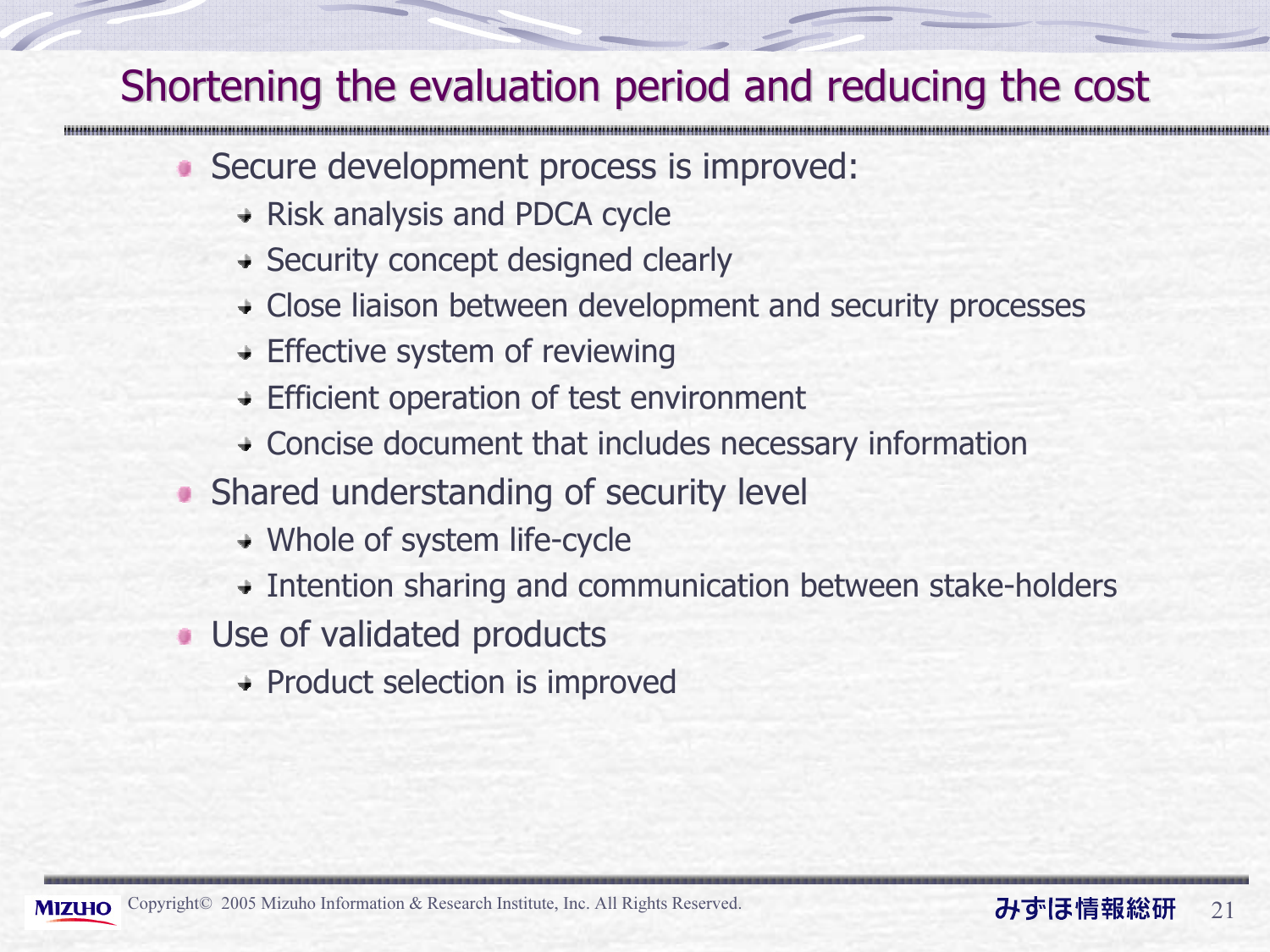### Concerns of applying CC to system

- CC is incomprehensible for the system integrator
- When CC is applied to the system, is an appropriate IT security evaluation possible?
- Some CC part2 function requirement must drop the abstraction level if there is a concrete security function requirement for the system
- CC part3 assurance requirement can be used as a general approach, but may not be suitable as an evaluation technique